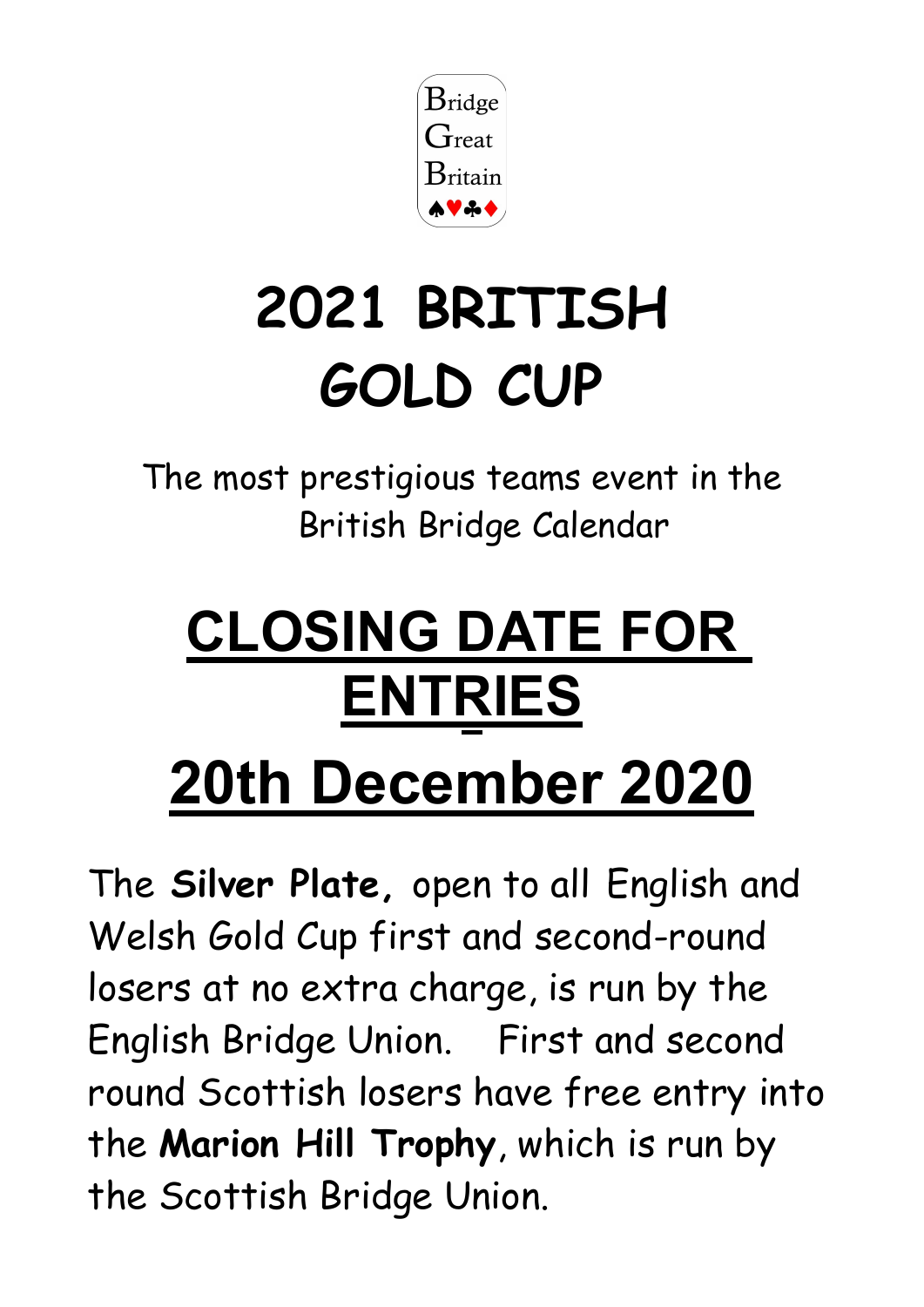

### **Gold Cup Holders (2019) Alexander Allfrey, Andrew Robson, Tony Forrester, David Gold, Graham Osborne, Mike Bell**

The Gold Cup is the most prestigious teams event in the British bridge calendar. Leading teams will be seeded. Matches in Round 1 are of 32 boards (though may be increased to 40 or 48 by prior arrangement between the two Captains).

### **Silver Plate Holders (2019) Bill March, Damian Hassan, Val Gibson, Julian Gibson**

The 2021 Silver Plate will be administered by the English Bridge Union. Your Gold Cup entry fee entitles you to play in the Silver Plate [or Marion Hill trophy for Scottish teams – the winners then joining the later stages of the Silver Plate] at no extra charge. All information will come from the EBU once the competition has started. The closing date will be one week after the closing date for Round 2 of the Gold Cup. **If you do not intend to play in the Silver Plate, please tick here.**

#### **Gold Cup Timetable The closing date for entries is Friday 20th December 2020.**

The closing date for Round 1 is 28<sup>th</sup> February, and for Round 2 18<sup>th</sup> April.

The Semi-finals and Final will be played in October 2021. Dates & venue to be announced.

#### **Green Point Awards**

| Round: |  | I II III IV QF SF F |  |  |
|--------|--|---------------------|--|--|
|        |  | 2 2 3 4 6 10 20     |  |  |

### **Entry Fee**

The entry fee is £88 per team, with half price entry pro rata for players under 26.

This entry form, together with the draws and results for every round of the Gold Cup, can be found on the Bridge Great Britain website at: [www.bridgegreatbritain.org](http://www.bridgegreatbritain.org/)

Please note that Sandra Claridge's email address is :

sclaridge31@gmail.com